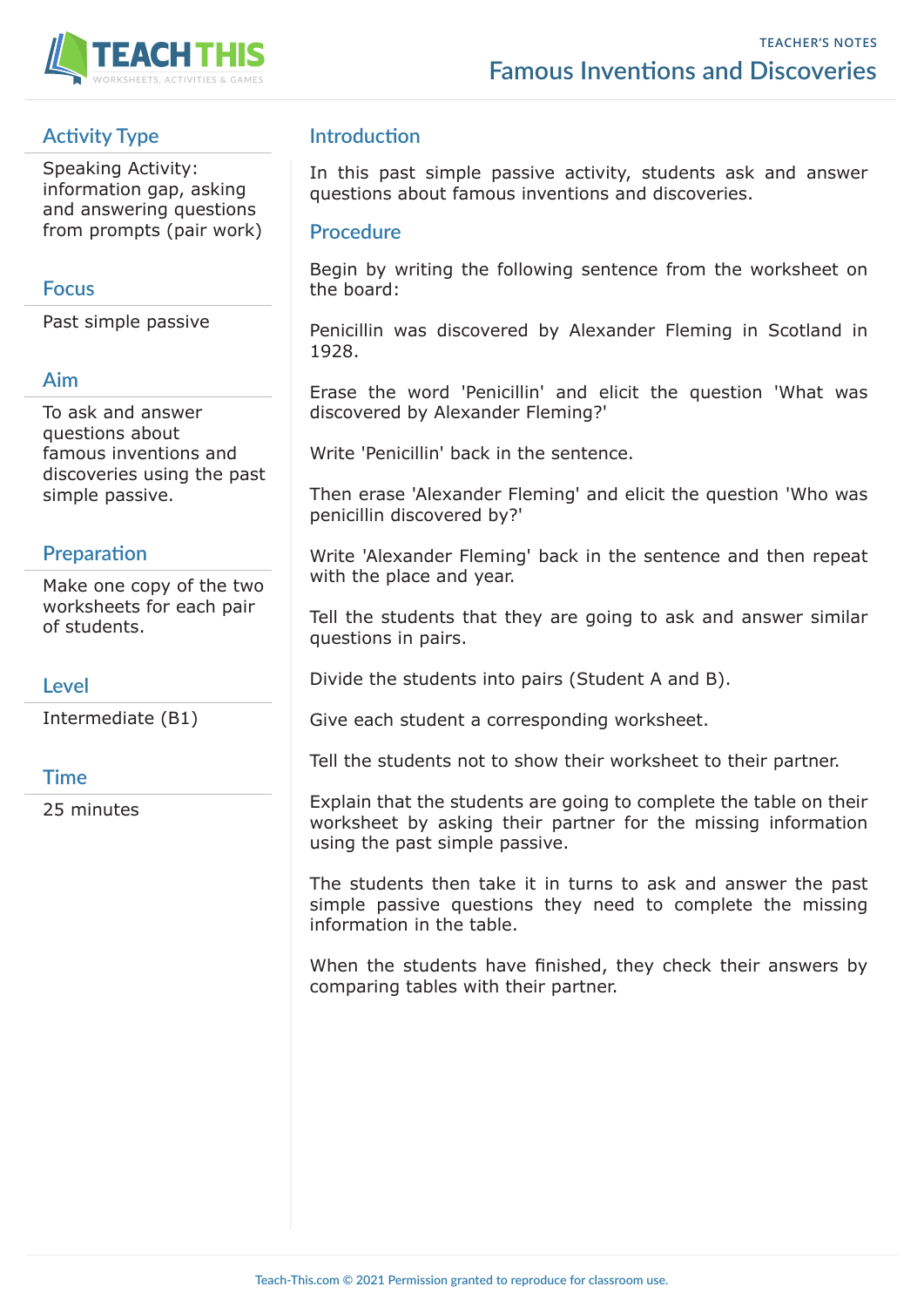

## **Student A**

Complete the table by taking it in turns to ask your partner for the missing information.

| What was<br>discovered by<br>Alexander Fleming? | Who was penicillin<br>discovered by? | Where/When<br>was penicillin<br>discovered? |
|-------------------------------------------------|--------------------------------------|---------------------------------------------|
| Penicillin                                      | Alexander Fleming                    | in Scotland<br>in 1928                      |

| <b>What?</b>                           | Who?                       | <b>Where?</b> | When?    |
|----------------------------------------|----------------------------|---------------|----------|
| Penicillin was discovered              | by Alexander Fleming       | in Scotland   | in 1928. |
| 1. The  was invented                   | by Martin Cooper           | .             |          |
| 2. The World Wide Web was invented     | by Tim Berners-Lee         | in England    | in 1989. |
| 3. DNA was discovered                  | by                         | .             |          |
| 4. Pluto was discovered                | by Clyde Tombaugh          | in the USA    | in 1930. |
| 5.  was invented                       | by Ray Tomlinson           |               |          |
| 6. The refrigerator was invented       | by James Harrison          | in Australia  | in 1851. |
| 7. The age of the Earth was discovered | by                         |               |          |
| 8. Radium was discovered               | by Marie Curie             | in France     | in 1899. |
| 9. The  was invented                   | by Philo Taylor Farnsworth |               |          |
| 10. Credit cards were invented         | by Frank MacNamara         | in the USA    | in 1950. |
| 11. The life raft was invented         | by                         |               |          |
| 12. The solar system was discovered    | by Nicolaus Copernicus     | in Poland     | in 1543. |
| was invented<br>13.                    | by Alfred Nobel            |               |          |
| 14. The battery was invented           | by Alessandro Volta        | in Italy      | in 1799. |